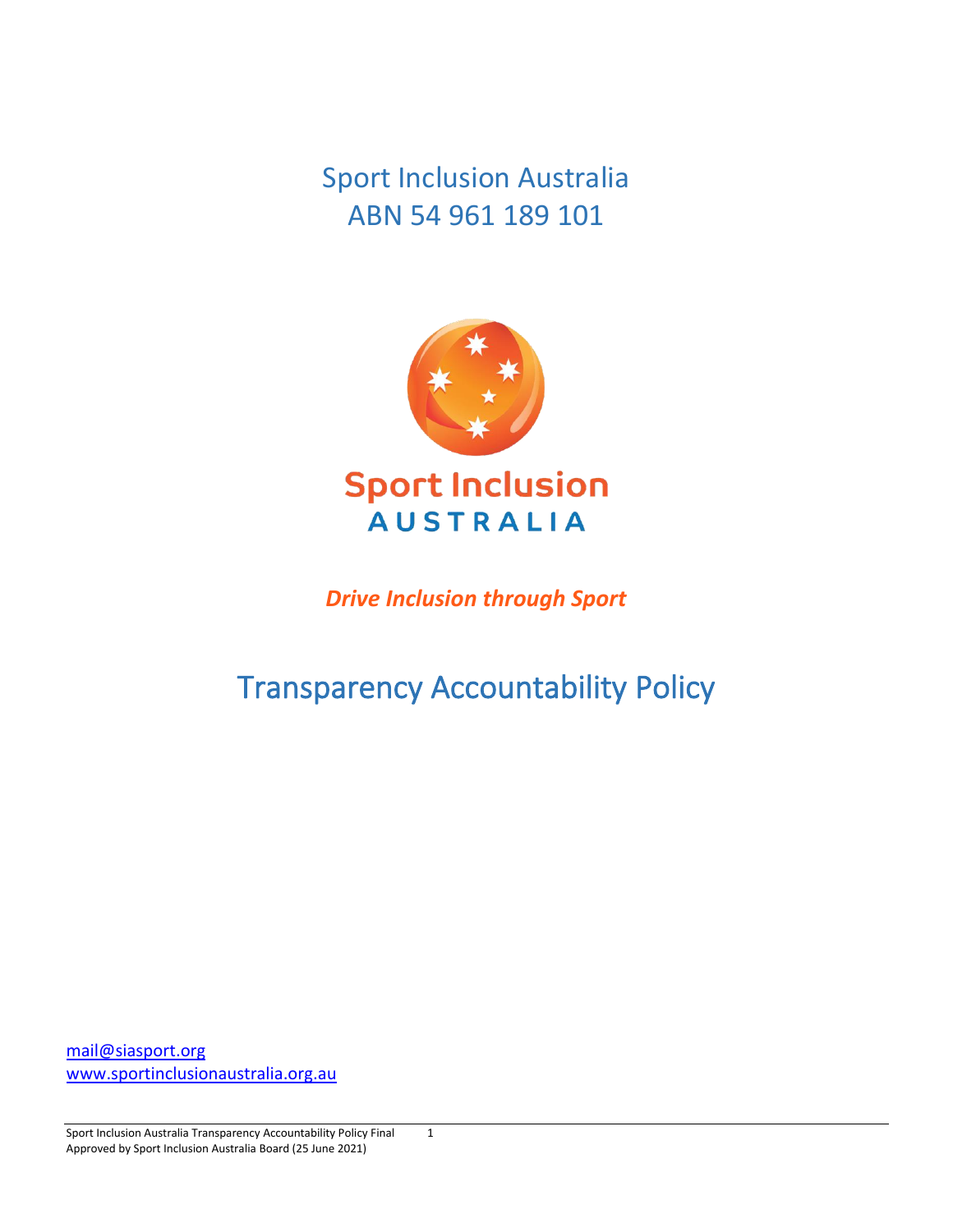# **Policy**

#### Introduction

Sport Inclusion Australia, SIA is a National Sporting Organisation established in 1986 to assist the inclusion of people with an impairment, primarily an intellectual impairment into the mainstream community using sport as the medium. Sport Inclusion Australia is the Australian member of Virtus, World Intellectual Impairment Sport.

Our Purpose is to build a more inclusive community.

SIA facilitates, educates and supports sporting organisations and the wider community about the power of sport to deliver social inclusion, while advocating for the rights of all Australians to be treated with dignity.

Our Mission is to drive inclusion through sport.

The philosophy has never wavered 'Promote sporting opportunities for people with an impairment in mainstream settings with sport owning and delivering sport for all Australians at the appropriate ability level with a 'person first 'approach'.

#### We want to make sure no one is left behind.

### Purpose

The purpose of this document is to recognise the importance of transparency and accountability and facilitate the development and implementation of measures by Sport Inclusion Australia's Board and Staff to provide appropriate transparency and accountability.

## **Policy**

#### 1. Board Reporting

The Board must ensure that it complies with its legal and contractual reporting obligations. They include:

- a. Reporting annually to the Members, in accordance with the requirements of the constitution, on the organisation's activities in the preceding year, and providing an opportunity for questions;
- b. Preparing financial reports as required by law;
- c. Preparing reports on a regular basis for VIRTUS;
- d. Preparing an annual report in accordance with the requirements of the fundraising licence;
- e. Reporting to government agencies in accordance with the terms of grants and funding contracts;
- f. Reporting to the Australian Taxation Office, and/or other relevant Commonwealth Government departments, in accordance with the requirements of its deductible gift recipient;
- g. Reporting to donors in accordance with the terms of any philanthropic grants issued;
- h. Reporting to the Australian Charities and Not-for-profits Commission.
- 2. In addition to its specific legal and contractual obligations, the Board will consider each year whether there are any other stakeholder relationships which could benefit from receiving a report from the Board on the organisation's activities and performance.
- 3. In preparing its reports, the Board will consider the extent to which it can report on each of the following matters:
	- a. The purpose of Sport Inclusion Australia
		- i. A report on the purpose of Sport Inclusion Australia involves explaining the environment in which the organisation operates. It includes reporting on the mission, vision and values and explaining relevance in the current environment.
	- b. Sport Inclusion Australia stakeholder reporting and engagement
		- i. This includes reporting on how stakeholder relationships will be managed, how staff and volunteers are recruited, trained, rewarded, retained and recognised, and how the organisation is funded.
	- c. Fundraising and investments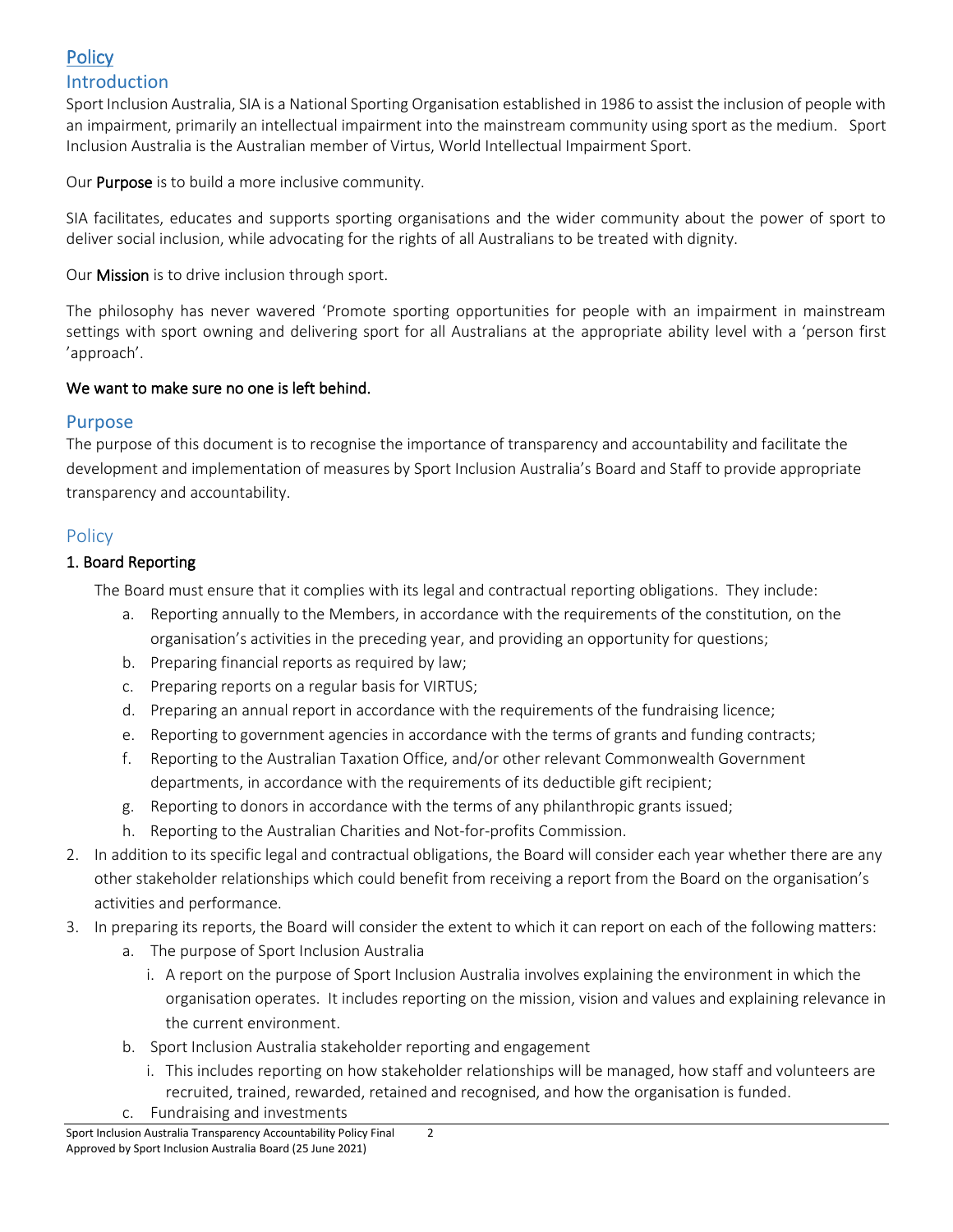- i. This includes reporting on the source of funds, fundraising and funding targets.
- ii. It includes reporting on accountability mechanisms governing the use of the funds.
- iii. It includes an assessment of Sport Inclusion Australia's ability to maintain the current levels of funding leading into the Games, and how its fundraising approach is being evolved or adapted to changes in circumstances.
- iv. It includes reporting on movements in the level of funding, particularly where it has fallen in any year.
- d. Business strategy and mission
	- i. This includes explaining the strategy and structures that enable Sport Inclusion Australia to operate and to grow.
	- ii. It includes identifying the priorities and associated budgets and allocation of resources.
	- iii. It also includes honest self-assessment and disclosure of performance and plans to address underperformance and/or ongoing challenges, recognising that this helps to build trust.
- e. Governance structure and processes
	- i. This includes reporting on governance structures, systems, processes and how risk management frameworks are aligned with those structures, systems and processes.
	- ii. It includes providing clear diagrams of the organisational structure with reporting lines and key roles identified.
	- iii. It includes reporting on how Sport Inclusion Australia identifies and manages risks, and what risks are specific to Sport Inclusion Australia in addition to general risks.
- f. Activity and performance
	- i. This includes reporting on outputs, outcomes and impacts.
	- ii. It also includes reporting on KPIs.
- g. Financial performance and position
	- i. This includes reporting on sources of revenue, revenue recognition policies and a discussion and analysis of the factors affecting the organisation's financial performance.
- 4. In undertaking its function of reporting to stakeholders, the Board must be mindful of the organisation's privacy policy, underpinned by its privacy law obligations, and it must take care to act in the interests SIA.
- 5. Deliberations of the Board and its sub-committees shall be dealt with in accordance with the Board confidentiality policy/procedure.

#### 2. Client Records

Sport Inclusion Australia will deal with client records in accordance with its privacy law obligations.

#### 3. Staff Records

Sport Inclusion Australia will deal with staff records in accordance with the *Fair Work Act 2009* (Cth), and its privacy policy and privacy law obligations.

#### 4. Access to Minutes of General Meetings

Access to minutes of general meetings will be provided in accordance with the terms of the constitution.